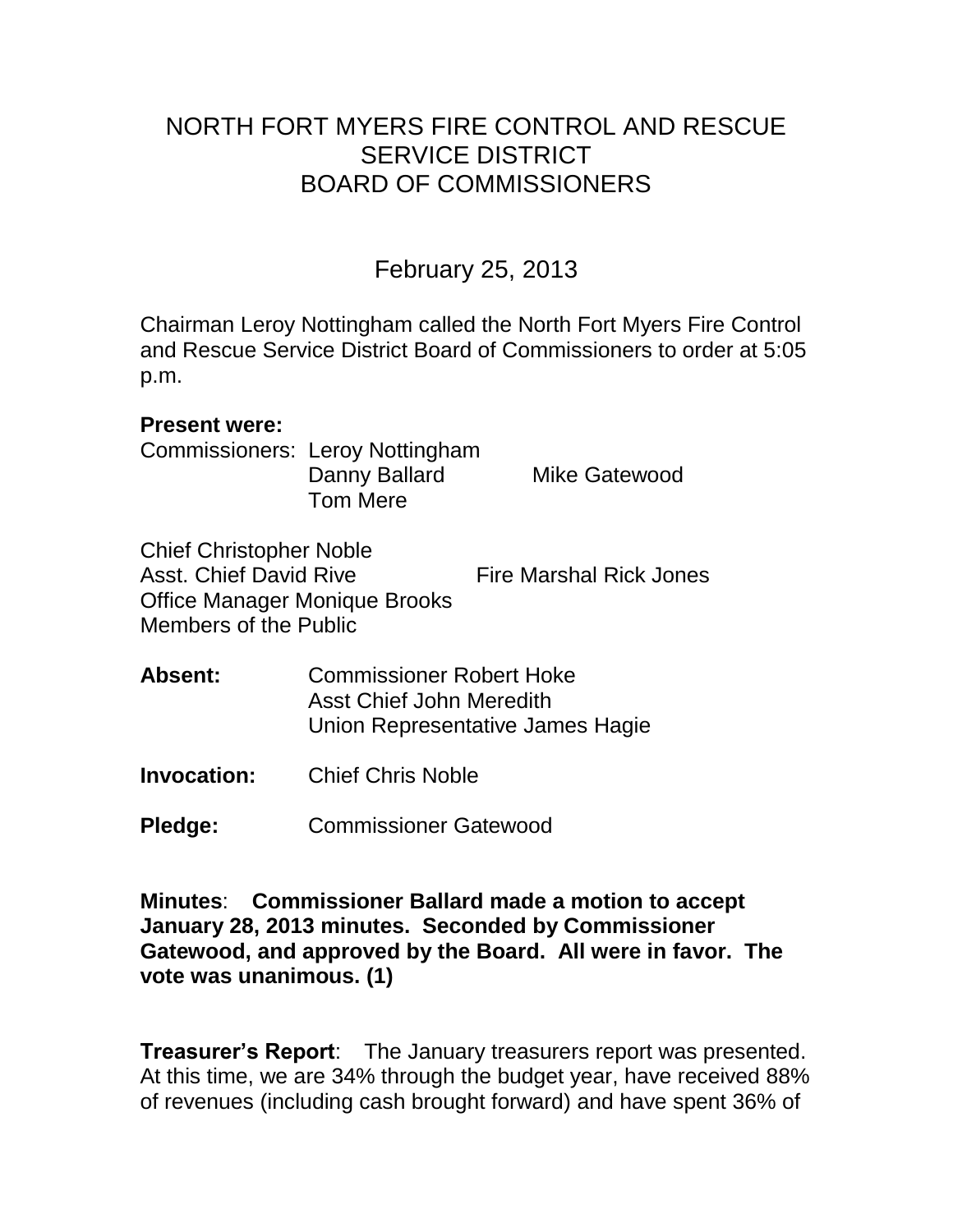expenditures (less reserves). Actual revenues received (not including cash brought forward) is 48%.

Commissioner Mere asked why we are at 37% of expenditures on salaries? Chief Noble responded that it is probably due to an error that we found in the excel salary spreadsheet, used at the beginning of the budget year, which is submitted to the Board. The error had been occurring for several years, apparently; and we just used this spreadsheet as the template. Basically, the calculation in the bottom total column, was not including the top three lines. This error has been corrected. We will provide the Board with the current and correct salary spreadsheet. There were no other questions. (2)

# **Chief's Report:**

By Chief Noble-

- Weekly reports and monthly run sheet is attached
- Currently the Lee County Board of County Commissioners is considering suspending the collection of Impact Fees. However, it appears they are going to exempt the Fire Departments from this suspension.
- Also being considered by the Lee County Board of Commissioners is the privatization of the Lee County EMS. The air service contract has already been outsourced to a private company. They will be discussing the issue of the ground units. Commissioner Nottingham asked if they have given a reason? Chief Noble responded yes, basically the issue is money. Commissioner Ballard noted if they were to go private, we should consider charging the new company a fee to continue to keep their unit here at Station 1. He would like the Chiefs to give recommendations on what rate to charge. Commissioner Mere asked what is the situation for other private companies and what they pay other Fire Departments. Chief Noble said we are not sure, but would look in to it.
- The Annual audit went very well. They auditors were here only a week. He thanked Monique for a great job on the audit, and in the preparation work done. He said this has been for two years in a row now.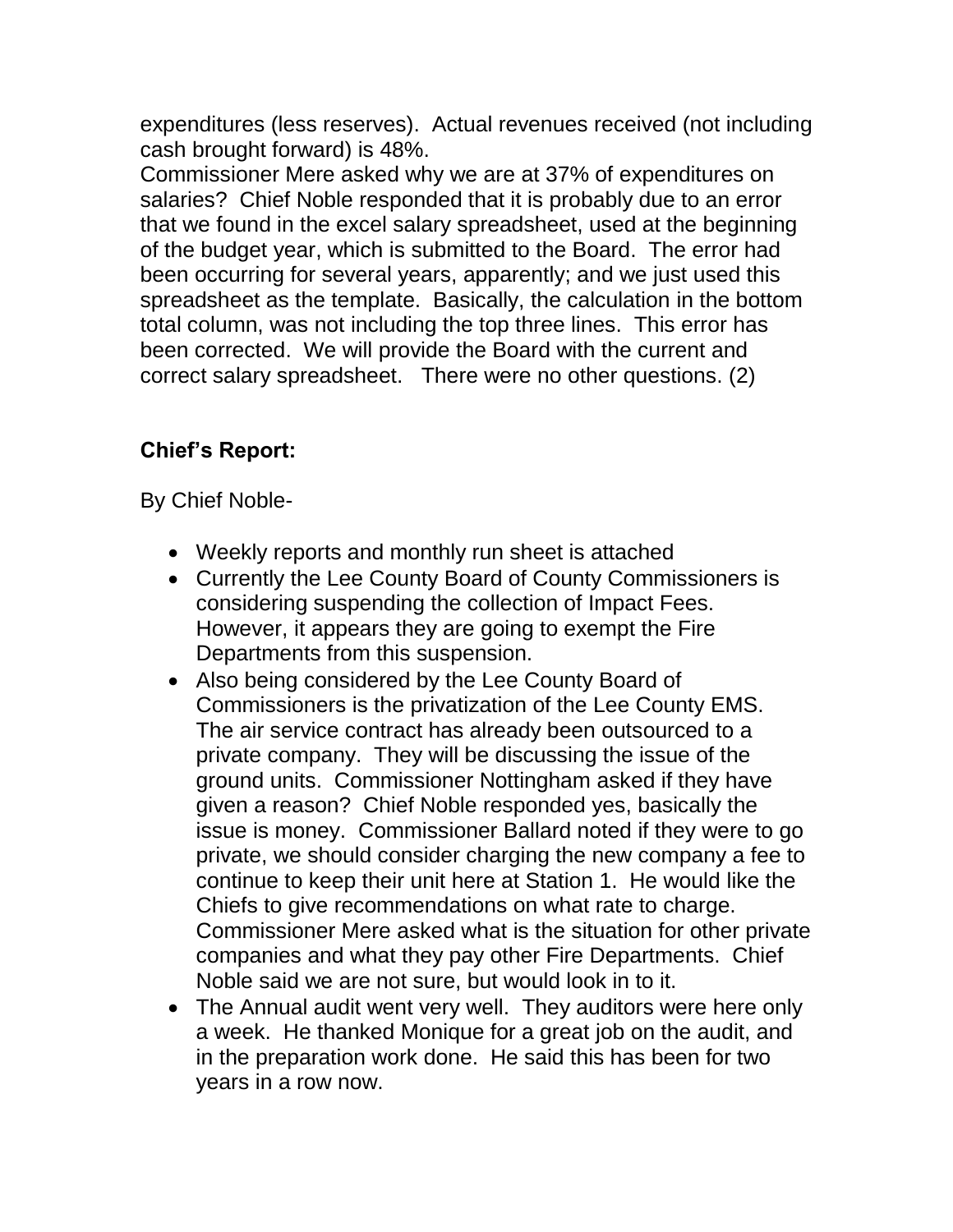We are currently working on updating our inventory list. We have had to re-locate several items in the system, due to the closing of the Willis Road station, and the changing around of trucks; and that we will have some deletions soon.

# **Training:**

Asst Chief Rice apologized, and said he was not sure what was wrong with his report, but handed out a correct January training report. Commissioner Mere asked if the batteries in hybrid vehicles were more dangerous? Asst Chief Rice responded No. Mere then asked if there was acid in the batteries? Rice stated No, they are dry. Commissioner Gatewood said he knows of a former instructor that would be willing to give classes for free to the Fire Department on hybrid vehicles. Chief Noble noted that we have a computer program on the Engines, which helps with these vehicles.

Commissioner Ballard asked Chief Noble if Bayshore Fire has their MDT's yet? Chief Noble said no, but should be in the next week or so. There were no other questions.

**Fire Prevention:** Report is attached. Commissioner Ballard asked when would the Race Trac gas stations be opening. Fire Marshal Jones said he was not sure.

Commissioner Mere asked if there was some new construction going on, across from his lawnmower shop? Fire Marshal Jones said not to his knowledge.

There were no other questions.

**Public Education:** Report is attached. Chief Noble noted that we are trying to enhance our CERT program, and that we are working on holding a picnic for them. Commissioner Ballard noted that Firefighter Rizzo approached him about some HazMat training for the CERT teams. There were no questions.

**Union:** Union Representative Hagie was not in attendance; however, Firefighter Slaybaugh noted there was no news. There were no questions.